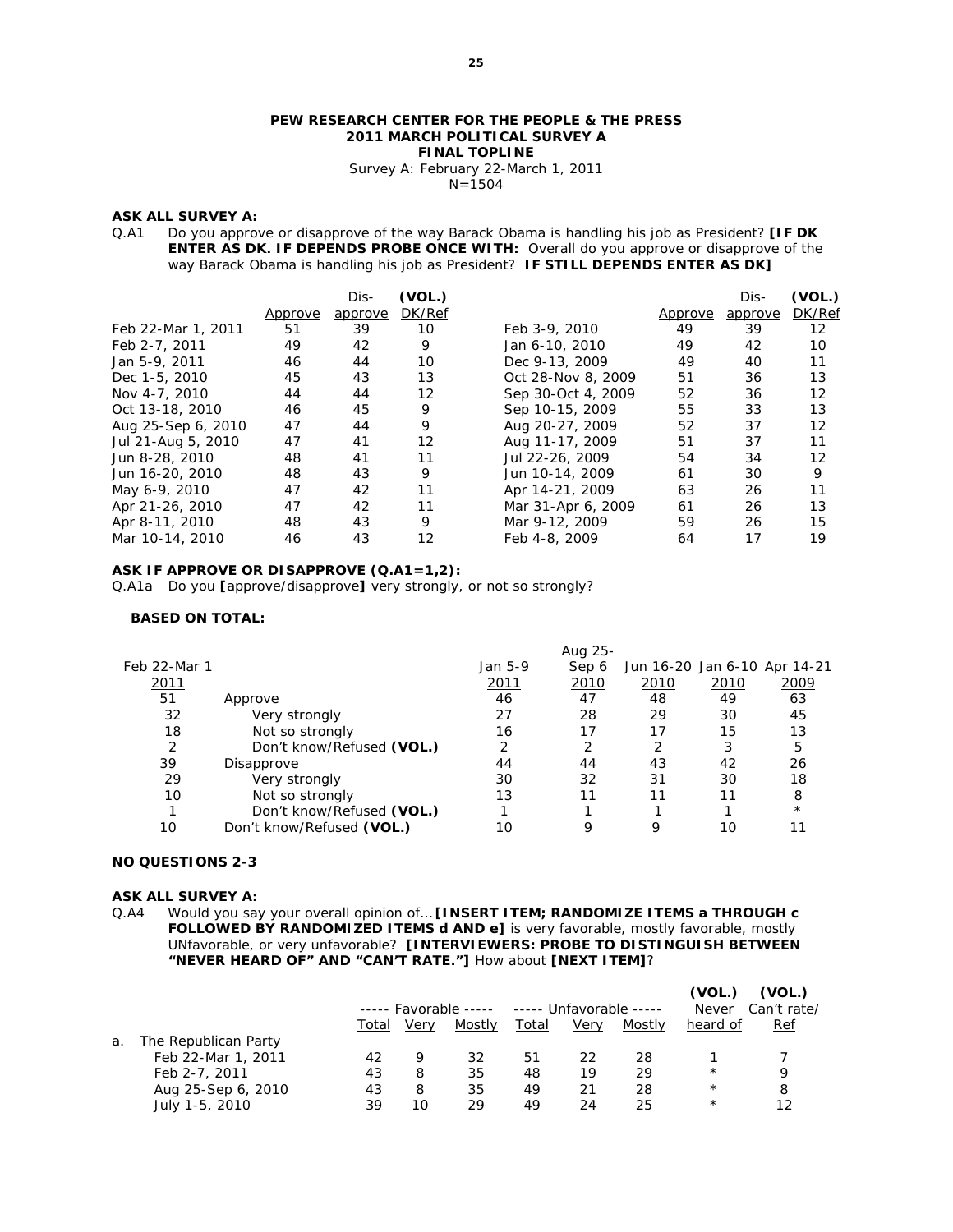|    | <b>Q.A4 CONTINUED</b>     |              |                |                       |              |                         |               | (VOL.)              | (VOL.)           |
|----|---------------------------|--------------|----------------|-----------------------|--------------|-------------------------|---------------|---------------------|------------------|
|    |                           |              |                | ----- Favorable ----- |              | ----- Unfavorable ----- |               | Never               | Can't rate/      |
|    |                           | <u>Total</u> | <b>Very</b>    | Mostly                | <b>Total</b> | <b>Very</b>             | <u>Mostly</u> | heard of            | <b>Ref</b>       |
|    | April 1-5, 2010           | 37           | 8              | 29                    | 53           | 26                      | 27            | $\star$             | 9                |
|    | Mar 18-21, 2010           | 37           | 5              | 32                    | 51           | 20                      | 31            | $\star$             | 12               |
|    | Feb 3-9, 2010             | 46           | 5              | 41                    | 46           | 14                      | 32            | 0                   | 8                |
|    | Aug 20-27, 2009           | 40           | 6              | 34                    | 50           | 19                      | 31            | $\star$             | 10               |
|    | Aug 11-17, 2009           | 40           | $\overline{7}$ | 33                    | 50           | 18                      | 32            | $\star$             | 10               |
|    | Mar 31-Apr 6, 2009        | 40           | 7              | 33                    | 51           | 17                      | 34            | 0                   | 9                |
|    | Jan 7-11, 2009            | 40           | 5              | 35                    | 55           | 21                      | 34            | $\star$             | 5                |
|    | Late October, 2008        | 40           | 10             | 30                    | 50           | 23                      | 27            | $\star$             | 10               |
|    | Mid-September, 2008       | 47           | 11             | 36                    | 46           | 22                      | 24            | $\star$             | $\overline{7}$   |
|    | August, 2008              | 43           | 9              | 34                    | 49           | 18                      | 31            | 1                   | $\overline{7}$   |
|    | Late May, 2008            | 39           | 7              | 32                    | 53           | 20                      | 33            | $\star$             | 8                |
|    | July, 2007                | 39           | $\overline{7}$ | 32                    | 53           | 22                      | 31            | $\mathbf 0$         | 8                |
|    | Early January, 2007       | 41           | 9              | 32                    | 48           | 21                      | 27            | 1                   | 10               |
|    | Late October, 2006        | 41           | 9              | 32                    | 50           | 20                      | 30            | $^\star$            | 9                |
|    | July, 2006                | 40           | 10             | 30                    | 52           | 23                      | 29            | 1                   | $\overline{7}$   |
|    | April, 2006               | 40           | 10             | 30                    | 50           | 21                      | 29            | $^\star$            | 10               |
|    | February, 2006            | 44           | 11             | 33                    | 50           | 24                      | 26            | $^\star$            | 6                |
|    | Late October, 2005        | 42           | 12             | 30                    | 49           | 24                      | 25            | $\star$             | 9                |
|    | July, 2005                | 48           | 13             | 35                    | 43           | 18                      | 25            | $\star$             | 9                |
|    | June, 2005                | 48           | 11             | 37                    | 44           | 20                      | 24            | 0                   | 8                |
|    | December, 2004            | 52           | 15             | 37                    | 42           | 17                      | 25            | 0                   | 6                |
|    | June, 2004                | 51           | 12             | 39                    | 40           | 14                      | 26            | $\mathbf 0$         | 9                |
|    | Early February, 2004      | 52           | 14             | 38                    | 42           | 16                      | 26            | $\star$             | 6                |
|    | June, 2003                | 58           | 14             | 44                    | 33           | 10                      | 23            | 0                   | 9                |
|    | April, 2003               | 63           | 14             | 49                    | 31           | 10                      | 21            | $\star$             | 6                |
|    | December, 2002            | 59           | 18             | 41                    | 33           | 11                      | 22            | $\star$             | 8                |
|    | July, 2001                | 48           | 11             | 37                    | 42           | 15                      | 27            | $\star$             | 10               |
|    | January, 2001             | 56           | 13             | 43                    | 35           | 13                      | 22            | $\star$             | 9                |
|    | September, 2000 (RVs)     | 53           | 11             | 42                    | 40           | 12                      | 28            | $\mathbf 0$         | $\boldsymbol{7}$ |
|    | August, 1999              | 53           | 8              | 45                    | 43           | 12                      | 31            | $^\star$            | 4                |
|    | February, 1999            | 44           | 7              | 37                    | 51           | 15                      | 36            | 0                   | 5                |
|    | January, 1999             | 44           | 10             | 34                    | 50           | 23                      | 27            | 0                   | 6                |
|    | Early December, 1998      | 46           | 11             | 35                    | 47           | 20                      | 27            | $\star$             | 7                |
|    | Early October, 1998 (RVs) | 52           | 9              | 43                    | 42           | 14                      | 28            | 0                   | 6                |
|    | Early September, 1998     | 56           | 9              | 47                    | 37           | 11                      | 26            | $\star$             | 7                |
|    | March, 1998               | 50           | 10             | 40                    | 43           | 12                      | 31            | $\star$             | 7                |
|    | August, 1997              | 47           | 9              | 38                    | 47           | 11                      | 36            | $^\star$            | 6                |
|    | June, 1997                | 51           | 8              | 43                    | 42           | 11                      | 31            | 1                   | 6                |
|    | January, 1997             | 52           | 8              | 44                    | 43           | 10                      | 33            | $^\star$            | 5                |
|    | October, 1995             | 52           | 10             | 42                    | 44           | 16                      | 28            | $^\star$            | 4                |
|    | December, 1994            | 67           | 21             | 46                    | 27           | 8                       | 19            | $^{\star}$          | 6                |
|    | July, 1994                | 63           | 12             | 51                    | 33           | 8                       | 25            | $\star$             | 4                |
|    | May, 1993                 | 54           | 12             | 42                    | 35           | 10                      | 25            | 0                   | 11               |
|    | July, 1992                | 46           | 9              | 37                    | 48           | $17$                    | 31            | $\star$             | 6                |
|    |                           |              |                |                       |              |                         |               |                     |                  |
| b. | The Democratic Party      |              |                |                       |              |                         |               |                     |                  |
|    | Feb 22-Mar 1, 2011        | 48           | 14             | 34                    | 45           | 18                      | 27            | $\star$<br>$\star$  | 6                |
|    | Feb 2-7, 2011             | 47           | 13             | 35                    | 46           | $17$                    | 29            |                     | 6                |
|    | Aug 25-Sep 6, 2010        | 50           | 13             | 36                    | 44           | 20                      | 24            | $^\star$<br>$\star$ | $\overline{7}$   |
|    | July 1-5, 2010            | 44           | 12             | 31                    | 45           | 22                      | 23            |                     | 11               |
|    | April 1-5, 2010           | 38           | 9              | 29                    | 52           | 27                      | 25            | $\star$<br>$\star$  | 9                |
|    | Mar 18-21, 2010           | 40           | 8              | 32                    | 49           | 25                      | 24            | $^{\star}$          | 11               |
|    | Feb 3-9, 2010             | 48           | 9              | 39                    | 44           | 17                      | 27            | $\star$             | 8                |
|    | Aug 20-27, 2009           | 48           | $11$           | 37                    | 43           | 19                      | 24            |                     | 10               |
|    | Aug 11-17, 2009           | 49           | 12             | 37                    | 40           | 16                      | 25            | $^\star$            | 10               |
|    | Mar 31-Apr 6, 2009        | 59           | 15             | 44                    | 34           | 13                      | 21            | $^\star$            | $\overline{7}$   |
|    | Jan 7-11, 2009            | 62           | 19             | 43                    | 32           | 12                      | 20            | $^\star$            | 6                |
|    | Late October, 2008        | 57           | 19             | 38                    | 33           | 15                      | 18            | $^\star$            | 10               |
|    | Mid-September, 2008       | 55           | 18             | 37                    | 39           | 14                      | 25            | $^\star$            | 6                |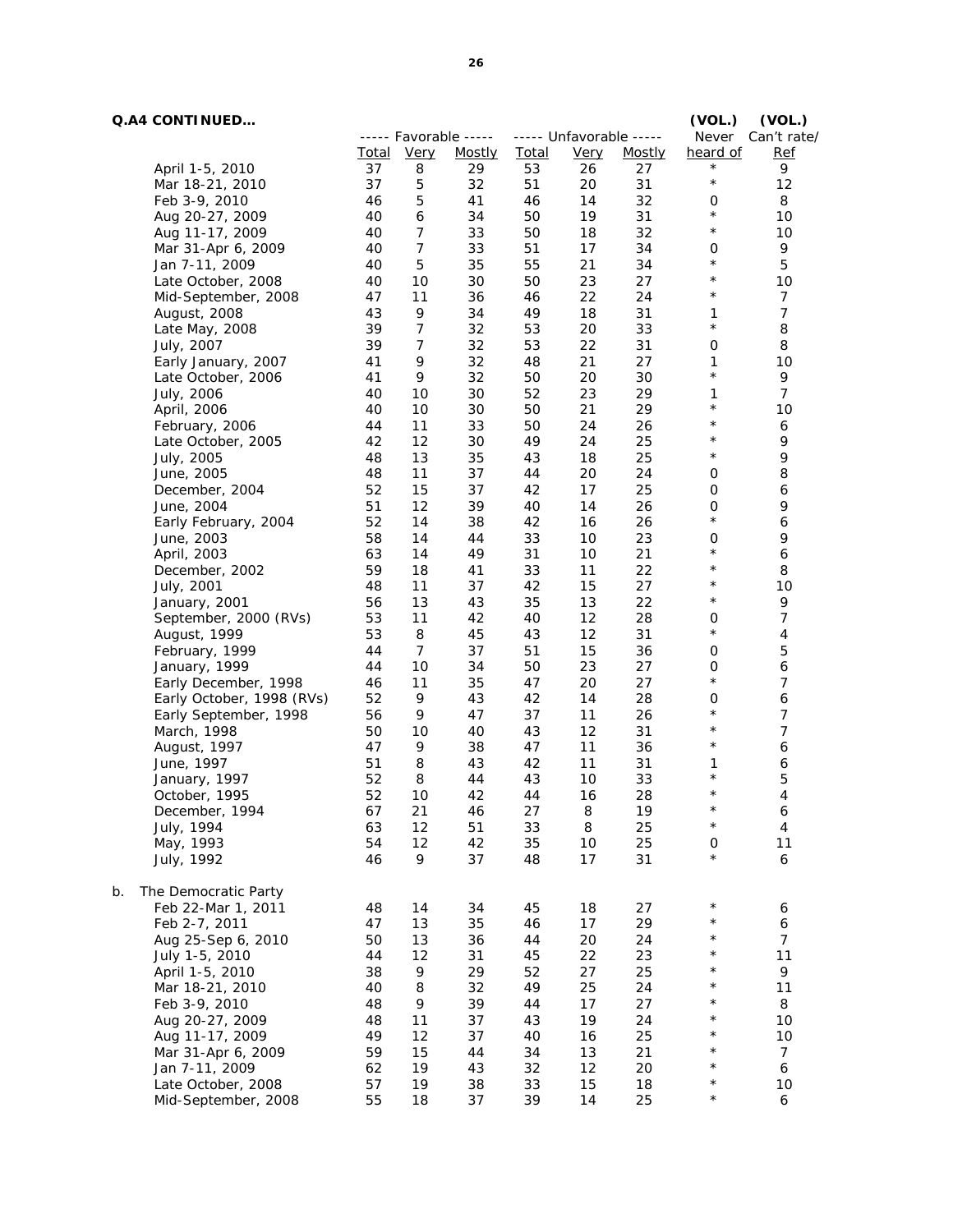$c.$ 

| <b>Q.A4 CONTINUED</b>     |              |                            |                       |              |                         |               | (VOL.)       | (VOL.)           |
|---------------------------|--------------|----------------------------|-----------------------|--------------|-------------------------|---------------|--------------|------------------|
|                           |              |                            | ----- Favorable ----- |              | ----- Unfavorable ----- |               | Never        | Can't rate/      |
|                           | <u>Total</u> | <b>Very</b>                | <u>Mostly</u>         | <b>Total</b> | <b>Very</b>             | <b>Mostly</b> | heard of     | <u>Ref</u>       |
| August, 2008              | 57           | 16                         | 41                    | 37           | 13                      | 24            | $^\star$     | 6                |
| Late May, 2008            | 57           | 14                         | 43                    | 37           | 14                      | 23            | $\star$      | 6                |
| July, 2007                | 51           | 13                         | 38                    | 41           | 14                      | 27            | 0            | 8                |
| Early January, 2007       | 54           | 15                         | 39                    | 35           | 12                      | 23            | $\star$      | 11               |
| Late October, 2006        | 53           | 13                         | 40                    | 36           | 11                      | 25            | $\star$      | 11               |
| July, 2006                | 47           | 13                         | 34                    | 44           | 13                      | 31            | 2            | $\overline{7}$   |
| April, 2006               | 47           | 12                         | 35                    | 42           | 14                      | 28            | $\star$      | 11               |
| February, 2006            | 48           | 14                         | 34                    | 44           | 17                      | 27            | 0            | 8                |
| Late October, 2005        | 49           | 14                         | 35                    | 41           | 15                      | 26            | $\star$      | 10               |
| July, 2005                | 50           | 15                         | 35                    | 41           | 14                      | 27            | $\star$      | 9                |
| June, 2005                | 52           | 12                         | 40                    | 39           | 13                      | 26            | $\star$      | 9                |
| December, 2004            | 53           | 13                         | 40                    | 41           | 14                      | 27            | $\star$      | 6                |
| June, 2004                | 54           | 12                         | 42                    | 36           | 11                      | 25            | 0            | 10               |
| Early February, 2004      | 58           | 14                         | 44                    | 37           | 9                       | 28            | $\star$      | 5                |
| June, 2003                | 54           | 11                         | 43                    | 38           | 10                      | 28            | 0            | 8                |
| April, 2003               | 57           | 13                         | 44                    | 36           | 11                      | 25            | $\star$      | $\overline{7}$   |
| December, 2002            | 54           | 15                         | 39                    | 37           | 10                      | 27            | $\star$      | 9                |
| July, 2001                | 58           | 18                         | 40                    | 34           | 10                      | 24            | $\star$      | 8                |
| January, 2001             | 60           | 18                         | 42                    | 30           | 9                       | 21            | 1            | 9                |
| September, 2000 (RVs)     | 60           | 16                         | 44                    | 35           | 12                      | 23            | $\star$      | 5                |
| August, 1999              | 59           | 14                         | 45                    | 37           | 9                       | 28            | $\star$      | 4                |
| February, 1999            | 58           | 11                         | 47                    | 37           | 11                      | 26            | 0            | 5                |
| January, 1999             | 55           | 14                         | 41                    | 38           | 12                      | 26            | $\mathbf 0$  | 7                |
| Early December, 1998      | 59           | 18                         | 41                    | 34           | 10                      | 24            | 0            | 7                |
| Early October, 1998 (RVs) | 56           | 11                         | 45                    | 38           | 9                       | 29            | $\star$      | 6                |
| Early September, 1998     | 60           | 13                         | 47                    | 33           | 8                       | 25            | $\star$      | 7                |
| March, 1998               | 58           | 15                         | 43                    | 36           | 10                      | 26            | $\star$      | 6                |
| August, 1997              | 52           | 11                         | 41                    | 42           | 10                      | 32            | 0            | 6                |
| June, 1997                | 61           | 10                         | 51                    | 33           | 8                       | 25            | $\star$      | 6                |
| January, 1997             | 60           | 13                         | 47                    | 35           | 7                       | 28            | $\star$      | 5                |
| October, 1995             | 49           | 9                          | 40                    | 48           | 11                      | 37            | 0            | 3                |
| December, 1994            | 50           | 13                         | 37                    | 44           | 13                      | 31            | $\star$      | 6                |
| July, 1994                | 62           | 13                         | 49                    | 34           | 7                       | 27            | $\star$      | 4                |
| May, 1993                 | 57           | 14                         | 43                    | 34           | 9                       | $25\,$        | 0            | 9                |
| July, 1992                | 61           | 17                         | 44                    | 33           | 9                       | 24            | $\star$      | 6                |
| Congress<br>С.            |              |                            |                       |              |                         |               |              |                  |
| Feb 22-Mar 1, 2011        | 34           | 4                          | 30                    | 57           | 21                      | 36            | 1            | 8                |
| July 1-5, 2010            | 33           | 6                          | 27                    | 56           | 23                      | 33            | $^\star$     | 11               |
| April 1-5, 2010           | 25           | 3                          | 22                    | 65           | 30                      | 36            | $\star$      | 9                |
| Mar 18-21, 2010           | 26           | 3                          | 23                    | 62           | 23                      | 39            | $^\star$     | 12               |
| Feb 3-9, 2010             | 41           | $\ensuremath{\mathcal{S}}$ | 38                    | 50           | $17$                    | 34            | 0            | 9                |
| Aug 20-27, 2009           | 37           | $\overline{4}$             | 33                    | 52           | 20                      | 32            | $\star$      | 11               |
| Mar 31-Apr 6, 2009        | 50           | 10                         | 40                    | 43           | 15                      | 28            | $\star$      | $\boldsymbol{7}$ |
| Jan 7-11, 2009            | 40           | 5                          | 35                    | 52           | 20                      | 32            | $\star$      | 8                |
| Late May, 2008            | 41           | 6                          | 35                    | 51           | 17                      | 34            | 0            | 8                |
| July, 2007                | 41           | 6                          | 35                    | 51           | 16                      | 35            | 0            | 8                |
| Early January, 2007       | 53           | 11                         | 42                    | 38           | 9                       | 29            | $\mathbf{1}$ | 8                |
| Late October, 2006        | 41           | 5                          | 36                    | 46           | 15                      | 31            | $\star$      | 13               |
| February, 2006            | 44           | 6                          | 38                    | 47           | 14                      | 33            | 0            | 9                |
| Late October, 2005        | 45           | $\overline{7}$             | 38                    | 45           | 13                      | 32            | $\star$      | 10               |
| July, 2005                | 49           | 6                          | 43                    | 40           | 11                      | 29            | $\star$      | 11               |
| June, 2005                | 49           | 6                          | 43                    | 40           | 10                      | 30            | $\star$      | 11               |
| June, 2004                | 56           | $\boldsymbol{7}$           | 49                    | 33           | $\boldsymbol{7}$        | 26            | $\star$      | 11               |
| July, 2001                | 57           | $\overline{7}$             | 50                    | 32           | 8                       | 24            | $\star$      | 11               |
| March, 2001               | 56           | 6                          | 50                    | 36           | 10                      | 26            | 1            | $\overline{7}$   |
| January, 2001             | 64           | 10                         | 54                    | 23           | 5                       | 18            | 1            | 12               |
| September, 2000 (RVs)     | 61           | 8                          | 53                    | 32           | 5                       | 27            | $\star$      | 7                |
| August, 1999              | 63           | $\mathcal S$               | 55                    | 34           | $\overline{7}$          | 27            | $\star$      | 3                |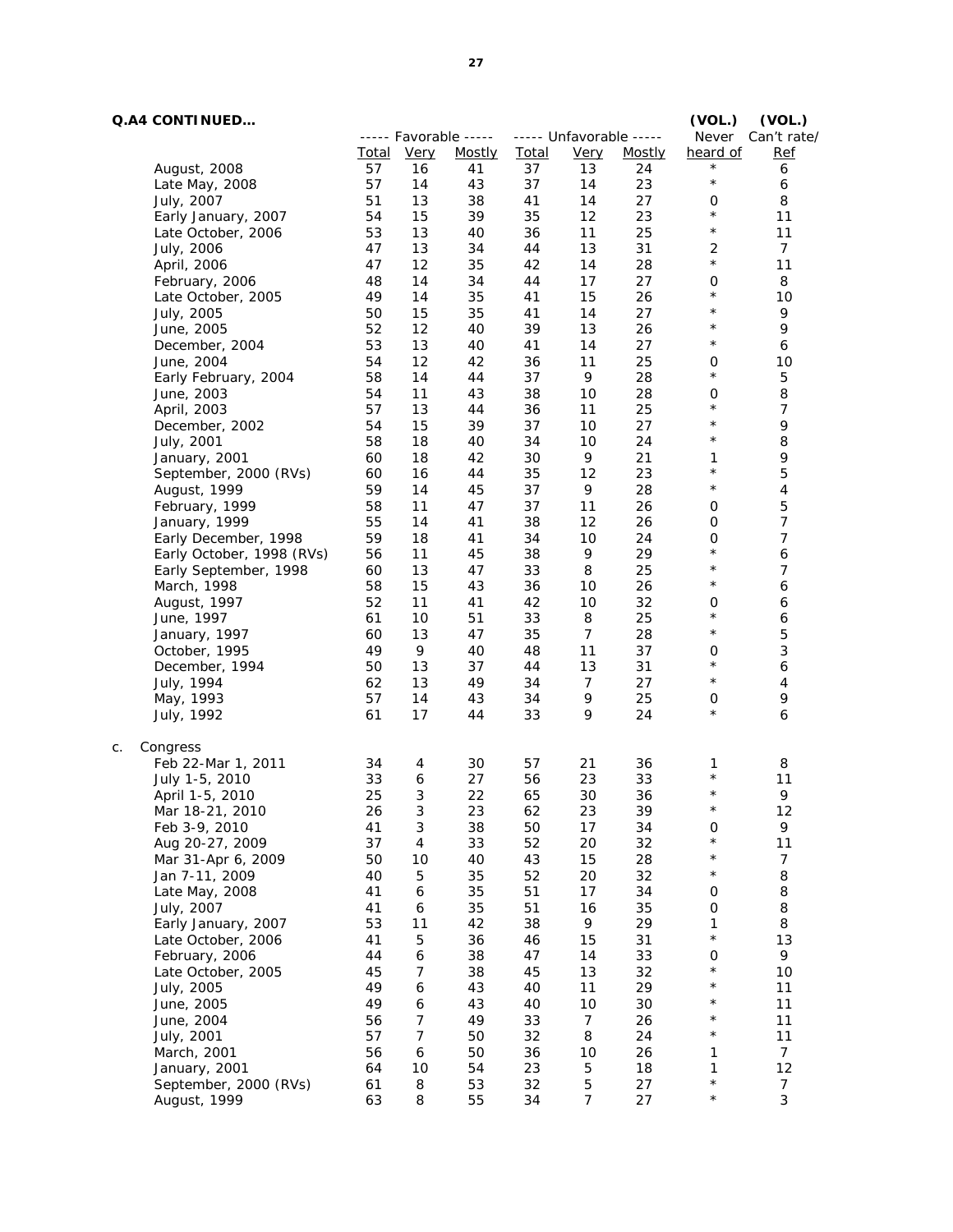## **Q.A4 CONTINUED… (VOL.) (VOL.)**

|    |                                      |          |                  | ----- Favorable ----- |              | ----- Unfavorable -----       |               |                | Never Can't rate/         |
|----|--------------------------------------|----------|------------------|-----------------------|--------------|-------------------------------|---------------|----------------|---------------------------|
|    |                                      | Total    | <b>Very</b>      | Mostly                | <b>Total</b> | Very                          | <b>Mostly</b> | heard of       | Ref                       |
|    | June, 1999                           | 56       | 9                | 47                    | 39           | 9                             | 30            | $^\star$       | 5                         |
|    | February, 1999                       | 52       | $\overline{4}$   | 48                    | 44           | 8                             | 36            | 0              | $\overline{4}$            |
|    | January, 1999                        | 48       | $\overline{7}$   | 41                    | 45           | 15                            | 30            | 0              | $\boldsymbol{7}$          |
|    | Early December, 1998                 | 52       | 11               | 41                    | 41           | 12                            | 29            | 0              | $\overline{7}$            |
|    | Early October, 1998 (RVs)            | 62       | 7                | 55                    | 33           | 8                             | 25            | 0              | 5                         |
|    | Early September, 1998                | 66       | $\boldsymbol{7}$ | 59                    | 27           | $\sqrt{5}$                    | 22            | 0              | $\boldsymbol{7}$          |
|    | October, 1997                        | 53       | 5                | 48                    | 44           | 11                            | 33            | 0              | $\ensuremath{\mathsf{3}}$ |
|    | August, 1997                         | 50       | 6                | 44                    | 44           | 11                            | 33            | 0              | 6                         |
|    | June, 1997                           | 52       | $\overline{4}$   | 48                    | 42           | 8                             | 34            | 0              | 6                         |
|    | May, 1997                            | 49       | $\sqrt{5}$       | 44                    | 42           | 10                            | 32            | $\star$        | 9                         |
|    | February, 1997                       | 52       | 6                | 46                    | 40           | 9                             | 31            | $\star$        | 8                         |
|    | January, 1997                        | 56       | 6                | 50                    | 40           | 8                             | 32            | $\star$        | 4                         |
|    | June, 1996                           | 45       | 6                | 39                    | 50           | 12                            | 38            | $\star$        | 5                         |
|    | April, 1996                          | 45       | 6                | 39                    | 50           | 13                            | 37            | $\mathbf 0$    | 5                         |
|    | January, 1996                        | 42       | 4                | 38                    | 54           | 16                            | 38            | $\star$        | 4                         |
|    | October, 1995                        | 42       | 4                | 38                    | 55           | 13                            | 42            | $\mathbf 0$    | $\ensuremath{\mathsf{3}}$ |
|    | August, 1995                         | 45       | $\sqrt{5}$       | 40                    | 47           | 13                            | 34            | $\star$        | 7                         |
|    | June, 1995                           | 53       | 8                | 45                    | 42           | 11                            | 31            | $\star$        | 5                         |
|    | February, 1995                       | 54       | 10               | 44                    | 37           | 10                            | 27            | 0              | 9                         |
|    | July, 1994                           | 53       | $\overline{7}$   | 46                    | 43           | 9                             | 34            | $\star$        | 4                         |
|    | May, 1993                            | 43       | 8                | 35                    | 48           | 13                            | 35            | 0              | 9                         |
|    | November, 1991                       | 51       | 7                | 44                    | 43           | 9                             | 34            | 0              | 6                         |
|    | March, 1991                          | 66       | 16               | 50                    | 26           | 7                             | 19            | 0              | 8                         |
|    | May, 1990                            | 59       | 6                | 53                    | 34           | 9                             | 25            | 1              | 6                         |
|    | May, 1988                            | 64       | 8                | 56                    | 28           | $\sqrt{5}$                    | 23            | 0              | 8                         |
|    | January, 1988                        | 64       | 6                | 58                    | 29           | $\overline{4}$                | 25            | 0              | $\overline{7}$            |
|    | May, 1987                            | 74       | 10               | 64                    | 20           | $\ensuremath{\mathnormal{4}}$ | 16            | $\star$        | 6                         |
|    | January, 1987                        | 59       | 7                | 52                    | 31           | 8                             | 23            | $\mathbf 0$    | 10                        |
|    | July, 1985                           | 67       | 9                | 58                    | 26           | 5                             | 21            | $\star$        | $\overline{7}$            |
|    |                                      |          |                  |                       |              |                               |               |                |                           |
|    | <b>Q.A4d HELD FOR FUTURE RELEASE</b> |          |                  |                       |              |                               |               |                |                           |
|    |                                      |          |                  |                       |              |                               |               |                |                           |
| е. | Labor unions<br>Feb 22-Mar 1, 2011   | 47       | 18               | 29                    | 39           | 17                            | 23            | 2              | 12                        |
|    | Feb 2-7, 2011                        | 45       | 11               | 34                    | 41           | 17                            | 25            | $\mathbf{1}$   | 13                        |
|    |                                      | 41       | 11               |                       | 42           |                               | 26            | 1              |                           |
|    | Feb 3-9, 2010                        | 58       | 18               | 30<br>40              | 31           | 16<br>11                      | 20            | $\overline{2}$ | 16<br>9                   |
|    | January, 2007                        | 56       | 17               | 39                    | 33           | 9                             | 24            | 1              | 9                         |
|    | Late March, 2005                     | 59       | 15               | 44                    | 32           | 9                             | 23            | 1              | 8                         |
|    | March, 2002                          | 51       | 12               |                       |              |                               |               | 1              | 12                        |
|    | July, 2001                           | 63       | 16               | 39<br>47              | 36<br>28     | 10<br>7                       | 26<br>21      | $\mathbf{1}$   | 8                         |
|    | March, 2001<br>August, 1999          | 59       | 12               | 47                    | 36           | 9                             | 27            | $^\star$       | 5                         |
|    |                                      |          | 12               |                       |              |                               |               | $\star$        |                           |
|    | Early September, 1998                | 52       |                  | 40                    | 38           | 13                            | 25            | $\star$        | $10$<br>$\overline{7}$    |
|    | June, 1997                           | 58<br>49 | 15<br>15         | 43<br>34              | 35<br>39     | 10<br>13                      | 25<br>26      | $\star$        | 12                        |
|    | May, 1997                            |          |                  |                       |              |                               |               | $^\star$       |                           |
|    | April, 1996                          | 47       | 10<br>17         | 37                    | 45           | $17$                          | 28            | $^\star$       | 8                         |
|    | February, 1996<br>July, 1994         | 54       |                  | 37<br>43              | 41<br>38     | 14<br>$10$                    | 27<br>28      | $\star$        | 5<br>5                    |
|    |                                      | 57       | 14               |                       |              |                               |               | $\star$        | 9                         |
|    | January, 1988                        | 52<br>46 | $10$<br>9        | 42<br>37              | 39           | 10                            | 29<br>30      | $\star$        | $\overline{7}$            |
|    | July, 1985                           |          |                  |                       | 47           | 17                            |               |                |                           |

### **NO QUESTIONS 5-16**

e.

### **Q.17, Q.A18-Q.A19 HELD FOR FUTURE RELEASE**

**NO QUESTIONS 20-23**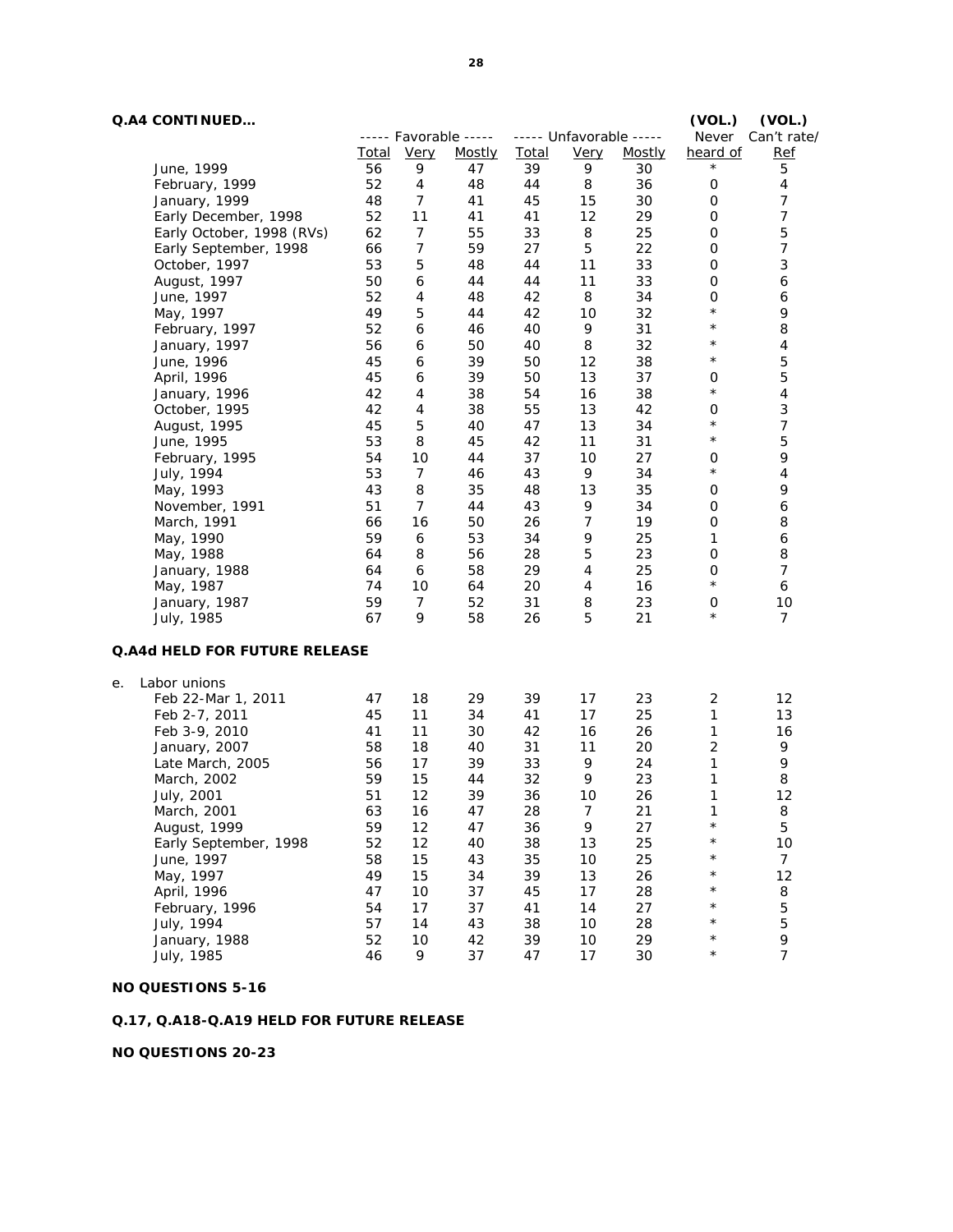#### **ASK ALL SURVEY A:**

Q.A24 Some people say they are basically content with the federal government, others say they are frustrated, and others say they are angry. Which of these best describes how you feel?

|                    | <b>Basically</b> |            |       | (VOL.) |
|--------------------|------------------|------------|-------|--------|
|                    | content          | Frustrated | Angry | DK/Ref |
| Feb 22-Mar 1, 2011 | 22               | 59         | 14    | 5      |
| Aug 25-Sep 6, 2010 | 21               | 52         | 23    |        |
| Apr 1-5, 2010      | 23               | 52         | 21    |        |
| Mar 11-21, 2010    | 19               | 56         | 21    | 5      |
| Early Jan, 2007    | 21               | 58         | 16    | 5      |
| Early Oct, 2006    | 21               | 54         | 20    | 5      |
| March, 2004        | 32               | 52         | 13    | 3      |
| Mid Nov, 2001      | 53               | 34         | 8     | 5      |
| Jun, 2000          | 28               | 53         | 13    | 6      |
| Feb, 2000          | 33               | 54         | 10    | 3      |
| Oct, 1997          | 29               | 56         | 12    |        |

#### **ASK ALL SURVEY A:**

Q.A25 How much of the time do you think you can trust the government in Washington to do what is right? Just about always, most of the time, or only some of the time?

|                             | Just about<br>always | Most of<br>the time | Only<br>sometimes | (VOL.)<br>Never | (VOL.)<br>DK/Ref |
|-----------------------------|----------------------|---------------------|-------------------|-----------------|------------------|
| Feb 22-Mar 1, 2011          |                      | 25                  | 65                |                 |                  |
| Aug 25-Sep 6, 2010          |                      | 21                  | 65                | 10              |                  |
| Apr 1-5, 2010               |                      | 20                  | 61                | 13              |                  |
| Mar 11-21, 2010             |                      | 19                  | 65                |                 |                  |
| January, 2007               |                      | 28                  | 63                | 5               |                  |
| February, 2006              |                      | 30                  | 59                | h               |                  |
| Mid-September, 2005         |                      | 28                  | 63                |                 |                  |
| Mid-March, 2004             |                      | 32                  | 59                |                 |                  |
| February, 2000              |                      | 35                  | 56                |                 |                  |
| May, 1999                   |                      | 28                  | 62                |                 |                  |
| February, 1999              |                      | 27                  | 64                |                 |                  |
| November, 1998 <sup>1</sup> |                      | 22                  | 61                |                 |                  |
| February, 1998              |                      | 29                  | 61                |                 |                  |
| October, 1997               |                      | 36                  | 59                |                 |                  |
|                             |                      |                     |                   |                 |                  |

#### **NO QUESTIONS 26-35**

#### **Q.36-Q.37 HELD FOR FUTURE RELEASE**

**NO QUESTIONS 38-44** 

 $\overline{a}$ 

**<sup>29</sup>**

<sup>1</sup> The November, 1998 survey was conducted Oct. 26-Dec. 1, 1998. The question asked, "How much of the time do you trust the government in Washington to do the right thing? Just about always, most the time, or only some of the time?"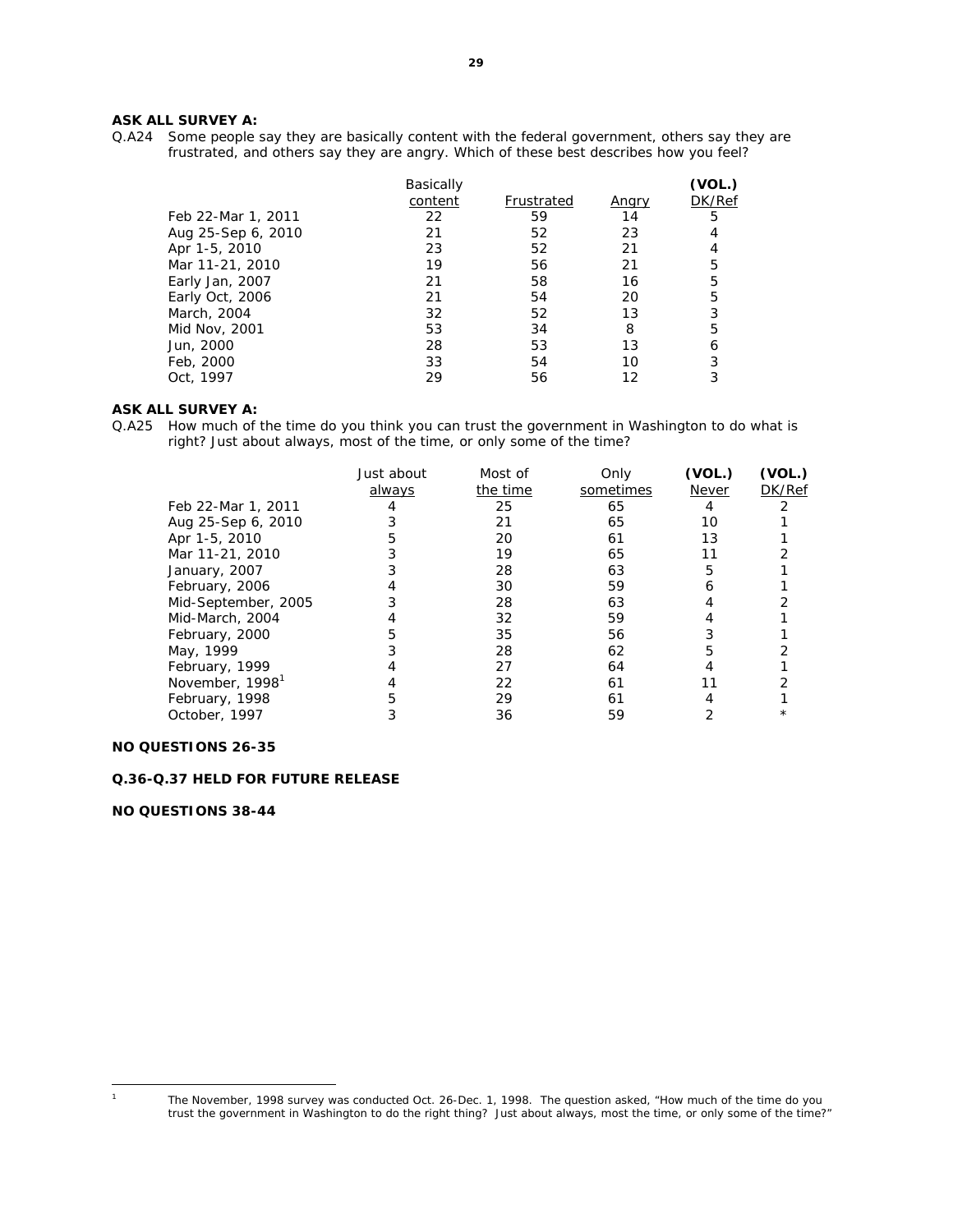#### **ASK ALL SURVEY A:**

#### Q.A45 And which comes closer to your own views — even if neither is exactly right. **[READ AND RANDOMIZE PAIRS BUT NOT STATEMENTS WITHIN EACH PAIR]**

#### **Q.A45a HELD FOR FUTURE RELEASE**

b.

|              |                                                                              | (RVs)         |
|--------------|------------------------------------------------------------------------------|---------------|
| Feb 22-Mar 1 |                                                                              | Aug 25-Sep 6  |
| 2011         |                                                                              | 2010          |
| 40           | I like elected officials who make compromises with people they disagree with | 40            |
| 54           | I like elected officials who stick to their positions                        | 55            |
| 3            | Neither/Both equally (VOL.)                                                  |               |
| 4            | Don't know/Refused (VOL.)                                                    | $\mathcal{D}$ |

#### **Q.A46 HELD FOR FUTURE RELEASE**

#### **NO QUESTIONS 47-55**

#### **Q.A56-Q.A59 HELD FOR FUTURE RELEASE**

#### **ASK ALL SURVEY A:**

Q.A60 What do you think is more important—to protect the right of Americans to own guns, OR to control gun ownership?

|                    | Protect right | Control              | (VOL.) |
|--------------------|---------------|----------------------|--------|
|                    | to own guns   | <u>aun ownership</u> | DK/Ref |
| Feb 22-Mar 1, 2011 | 48            | 47                   | 6      |
| Jan 13-16, 2011    | 49            | 46                   | 6      |
| Aug 25-Sep 6, 2010 | 46            | 50                   | 4      |
| Mar 10-14, 2010    | 46            | 46                   |        |
| Mar 31-Apr 1, 2009 | 45            | 49                   | 6      |
| Apr, 2008          | 37            | 58                   | 5      |
| Nov, 2007          | 42            | 55                   | 3      |
| Apr, 2007          | 32            | 60                   | 8      |
| Feb, 2004          | 37            | 58                   | 5      |
| Jun, 2003          | 42            | 54                   | 4      |
| May, 2000          | 38            | 57                   | 5      |
| Apr, 2000          | 37            | 55                   | 8      |
| Mar, 2000          | 29            | 66                   | 5      |
| Jun, 1999          | 33            | 62                   | 5      |
| May, 1999          | 30            | 65                   | 5      |
| Dec, 1993          | 34            | 57                   | 9      |

#### **ASK ALL:**

Q.A61 Do you strongly favor, favor, oppose, or strongly oppose allowing gays and lesbians to marry legally?

|                           | -Favor-- |           |              |              | -Oppose- |        |        |
|---------------------------|----------|-----------|--------------|--------------|----------|--------|--------|
|                           | Strongly |           |              |              | (VOL.)   |        |        |
|                           | Total    | favor     | <i>Favor</i> | <u>Total</u> | oppose   | Oppose | DK/Ref |
| Feb 22-Mar 1, 2011        | 45       | <i>20</i> | 25           | 46           | 25       | 21     | 9      |
| Aug 25-Sep 6, 2010        | 43       | 16        | 27           | 47           | 26       | 22     | 10     |
| Jul 21-Aug 5, 2010 $^{2}$ | 41       | 17        | 24           | 48           | 24       | 24     | 10     |
| Aug 11-17, 2009           | 39       | 14        | 25           | 53           | 31       | 22     | 8      |
| Mid-April, 2009           | 35       | 14        | 21           | 54           | 31       | 23     | 11     |
| August, 2008              | 39       | 13        | 26           | 52           | 30       | 22     | 9      |
| June, 2008                | 40       | 15        | 25           | 52           | 31       | 21     | 8      |
| Late May, 2008            | 38       | 15        | 23           | 49           | 29       | 20     | 13     |
|                           |          |           |              |              |          |        |        |

 $\overline{2}$ 

<sup>2</sup> In July 21-Aug 5, 2010, Aug 11-17, 2009, August 2008, August 2007, Early January 2007, Early November 2006, March 2006, July 2005, December 2004, Early February 2004, November 2003, Mid-July 2003, March 2001 and June 1996 the question was asked as part of a list of items. In May and June 2008, the question asked about "allowing gay and lesbian couples to marry legally."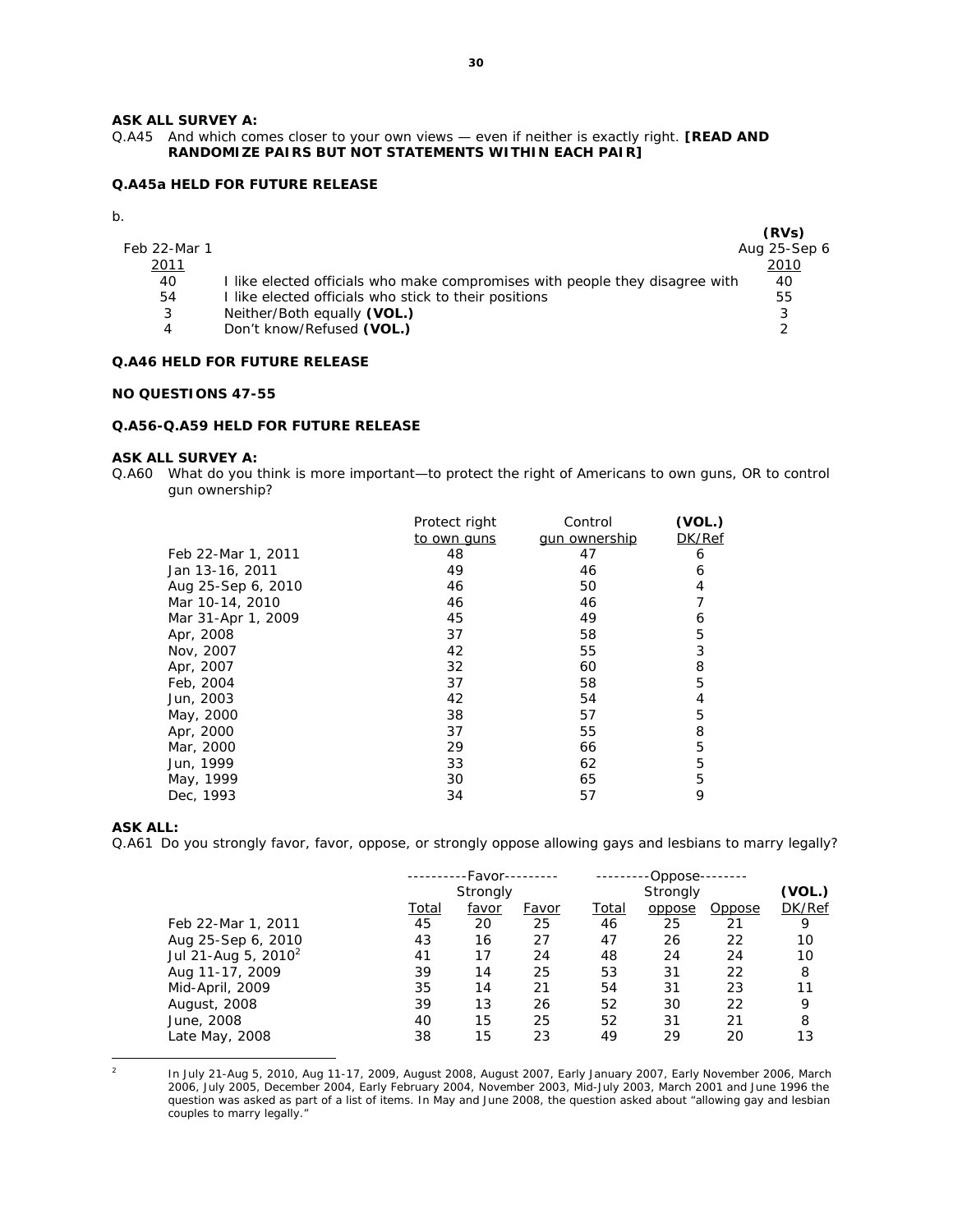### **Q.A61 CONTINUED…**

|                            |       | -Favor-  |           | Oppose- |                 |               |        |  |
|----------------------------|-------|----------|-----------|---------|-----------------|---------------|--------|--|
|                            |       | Strongly |           |         | <b>Strongly</b> |               | (VOL.) |  |
|                            | Total | favor    | Favor     | Total   | oppose          | <u>Oppose</u> | DK/Ref |  |
| November, 2007             | 36    | 12       | 24        | 54      | 29              | 25            | 10     |  |
| August, 2007               | 36    | 13       | 23        | 55      | 31              | 24            | 9      |  |
| Early January, 2007        | 37    | 13       | 24        | 55      | 33              | 22            | 8      |  |
| Early November, 2006 (RVs) | 30    | 10       | 20        | 57      | 31              | 26            | 13     |  |
| July, 2006                 | 35    | 12       | 23        | 56      | 31              | 25            | 9      |  |
| June, 2006                 | 33    | 13       | 20        | 55      | 32              | 23            | 12     |  |
| March, 2006                | 39    | 10       | 29        | 51      | 28              | 23            | 10     |  |
| July, 2005                 | 36    | 13       | 23        | 53      | 31              | 22            | 11     |  |
| December, 2004             | 32    | 14       | 18        | 61      | 38              | 23            | 7      |  |
| August, 2004               | 29    | 8        | 21        | 60      | 35              | 25            | 11     |  |
| July, 2004                 | 32    | 10       | 22        | 56      | 33              | 23            | 12     |  |
| Mid-March, 2004            | 32    | 10       | 22        | 59      | 35              | 24            | 9      |  |
| Early February, 2004       | 30    | 9        | 21        | 63      | 42              | 21            | 7      |  |
| November, 2003             | 30    | 10       | <i>20</i> | 62      | 41              | 21            | 8      |  |
| October, 2003              | 30    | 9        | 21        | 58      | 33              | 25            | 12     |  |
| Mid-July, 2003             | 38    | 10       | 28        | 53      | 30              | 23            | 9      |  |
| March, 2001                | 35    | 8        | 27        | 57      | 34              | 23            | 8      |  |
| June, 1996                 | 27    | 6        | 21        | 65      | 41              | 24            | 8      |  |
|                            |       |          |           |         |                 |               |        |  |

### **ASK ALL SURVEY A:**

Q.A62 Do you think abortion should be **[READ]**

|                                 | Legal  | Legal   | Illegal | Illegal |                | <b>NET</b>      | <b>NET</b>      |
|---------------------------------|--------|---------|---------|---------|----------------|-----------------|-----------------|
|                                 | in all | in most | in most | in all  | (VOL.)         | Legal in        | Illegal in      |
|                                 | cases  | cases   | cases   | cases   | DK/Ref         | <u>all/most</u> | <u>all/most</u> |
| Feb 22-Mar 1, 2011              | 18     | 36      | 26      | 16      | 4              | 54              | 42              |
| Jul 21-Aug 5, 2010              | 17     | 33      | 27      | 17      | $\overline{7}$ | 50              | 44              |
| August 11-27, 2009              | 16     | 31      | 27      | 17      | 8              | 47              | 45              |
| April, 2009                     | 18     | 28      | 28      | 16      | 10             | 46              | 44              |
| Late October, 2008              | 18     | 35      | 24      | 16      | $\overline{7}$ | 53              | 40              |
| Mid-October, 2008               | 19     | 38      | 22      | 14      | $\overline{7}$ | 57              | 36              |
| August, 2008                    | 17     | 37      | 26      | 15      | 5              | 54              | 41              |
| June, 2008                      | 19     | 38      | 24      | 13      | 6              | 57              | 37              |
| November, 2007                  | 18     | 33      | 29      | 15      | 5              | 51              | 44              |
| October, 2007                   | 21     | 32      | 24      | 15      | 8              | 53              | 39              |
| August, 2007                    | 17     | 35      | 26      | 17      | 5              | 52              | 43              |
| AP/Ipsos-Poll: February, 2006   | 19     | 32      | 27      | 16      | 6              | 51              | 43              |
| ABC/WaPo: December, 2005        | 17     | 40      | 27      | 13      | 3              | 57              | 40              |
| ABC/WaPo: April, 2005           | 20     | 36      | 27      | 14      | 3              | 56              | 41              |
| ABC/WaPo: December, 2004        | 21     | 34      | 25      | 17      | 3              | 55              | 42              |
| ABC/WaPo: May, 2004             | 23     | 31      | 23      | 20      | $\overline{2}$ | 54              | 43              |
| ABC/WaPo: January, 2003         | 23     | 34      | 25      | 17      | $\overline{2}$ | 57              | 42              |
| ABC/WaPo: August, 2001          | 22     | 27      | 28      | 20      | 3              | 49              | 48              |
| ABC/BeliefNet: June, 2001       | 22     | 31      | 23      | 20      | 4              | 53              | 43              |
| ABC/WaPo: January, 2001         | 21     | 38      | 25      | 14      | 1              | 59              | 39              |
| ABC/WaPo: September, 2000 (RVs) | 20     | 35      | 25      | 16      | 3              | 55              | 41              |
| ABC/WaPo: July, 2000            | 20     | 33      | 26      | 17      | 4              | 53              | 43              |
| ABC/WaPo: September, 1999       | 20     | 37      | 26      | 15      | 2              | 57              | 41              |
| ABC/WaPo: March, 1999           | 21     | 34      | 27      | 15      | 3              | 55              | 42              |
| ABC/WaPo: July, 1998            | 19     | 35      | 29      | 13      | 4              | 54              | 42              |
| ABC/WaPo: August, 1996          | 22     | 34      | 27      | 14      | 3              | 56              | 41              |
| ABC/WaPo: June, 1996            | 24     | 34      | 25      | 14      | $\overline{2}$ | 58              | 39              |
| ABC/WaPo: October, 1995         | 26     | 35      | 25      | 12      | 3              | 61              | 37              |
| ABC/WaPo: September, 1995       | 24     | 36      | 25      | 11      | 4              | 60              | 36              |
| ABC/WaPo: July, 1995            | 27     | 32      | 26      | 14      | 1              | 59              | 40              |
|                                 |        |         |         |         |                |                 |                 |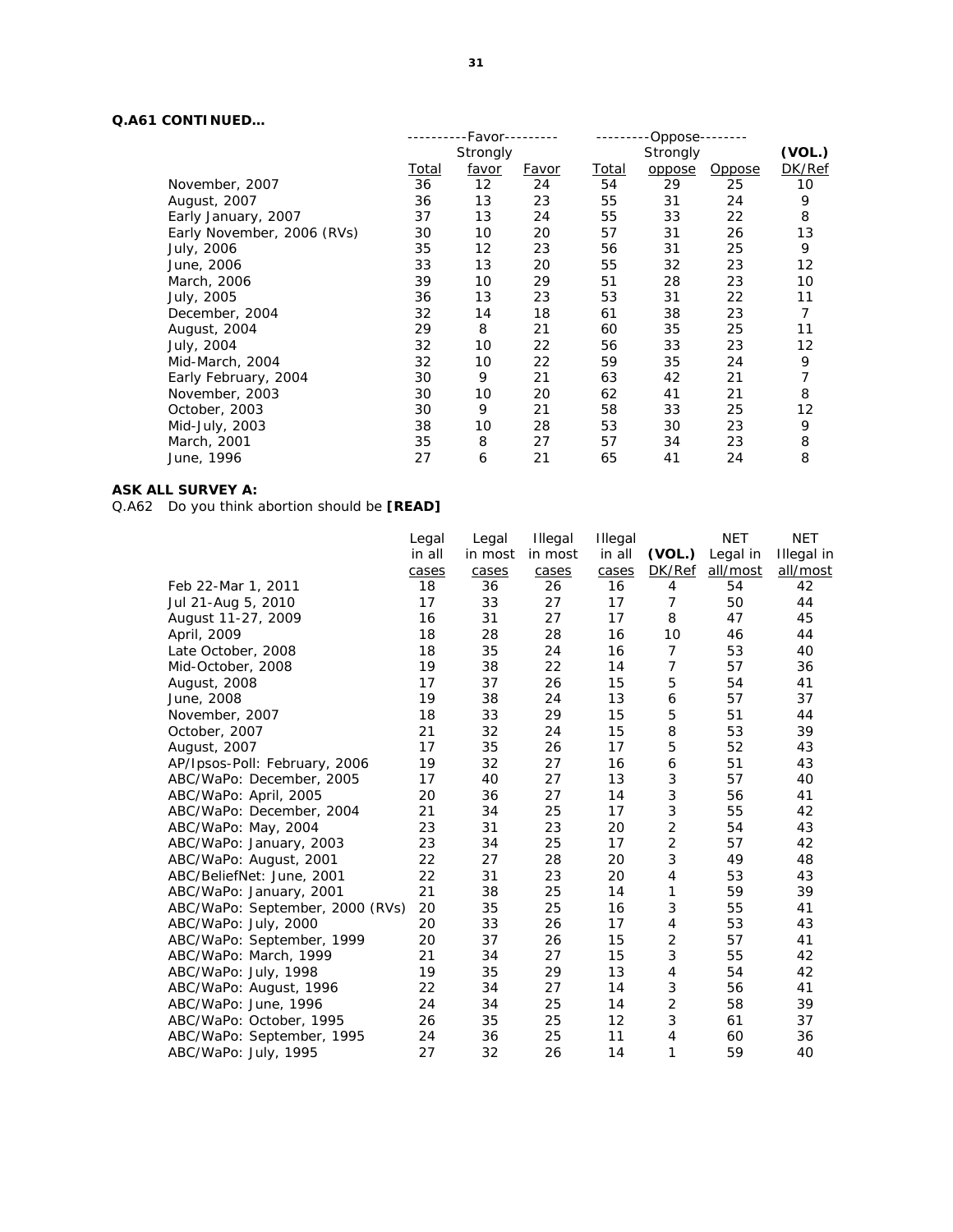Q.A63 Do you think the use of marijuana should be made legal, or not?

|                              | Yes, legal | No, illegal | (VOL.)<br>DK/Ref        |
|------------------------------|------------|-------------|-------------------------|
| Feb 22-Mar 1, 2011           | 45         | 50          | 5                       |
| Mar 10-14, 2010              | 41         | 52          | $\overline{7}$          |
| Gallup                       |            |             |                         |
| October, 2010                | 46         | 50          | 4                       |
| October, 2009                | 44         | 54          | $\overline{2}$          |
| October 2005                 | 36         | 60          | 4                       |
| November, 2003               | 34         | 64          | $\overline{2}$          |
| August, 2001                 | 34         | 62          | $\overline{\mathbf{4}}$ |
| August, 2000                 | 31         | 64          | 5                       |
| August, 1995                 | 25         | 73          | $\overline{c}$          |
| May, 1985                    | 23         | 73          | 4                       |
| June, 1980                   | 25         | 70          | 5                       |
| May, 1979                    | 25         | 70          | 5                       |
| April, 1977                  | 28         | 66          | 6                       |
| January, 1973                | 16         | 78          | 6                       |
| March, 1972                  | 15         | 81          | 4                       |
| October, 1969                | 12         | 84          | 4                       |
| <b>General Social Survey</b> |            |             |                         |
| 2008                         | 35         | 57          | 8                       |
| 2006                         | 32         | 60          | 7                       |
| 2004                         | 33         | 59          | 9                       |
| 2002                         | 32         | 61          | 6                       |
| 2000                         | 31         | 63          | 6                       |
| 1998                         | 27         | 67          | 6                       |
| 1996                         | 25         | 70          | 5                       |
| 1994                         | 22         | 73          | 5                       |
| 1993                         | 22         | 73          | 5                       |
| 1991                         | 17         | 78          | 5                       |
| 1990                         | 16         | 81          | 3                       |
| 1989                         | 16         | 81          | 3                       |
| 1988                         | 17         | 79          | $\overline{\mathbf{4}}$ |
| 1987                         | 16         | 81          | 3                       |
| 1986                         | 17         | 80          | $\overline{c}$          |
| 1984                         | 22         | 74          | 4                       |
| 1983                         | 19         | 77          | 3                       |
| 1980                         | 24         | 73          | 3                       |
| 1978                         | 30         | 66          | $\overline{\mathbf{4}}$ |
| 1976                         | 28         | 69          | 3                       |
| 1975                         | 20         | 74          | 5                       |
| 1973                         | 19         | 79          | $\overline{2}$          |

#### **Q.A64-Q.A67 HELD FOR FUTURE RELEASE**

**NO QUESTIONS 68-88**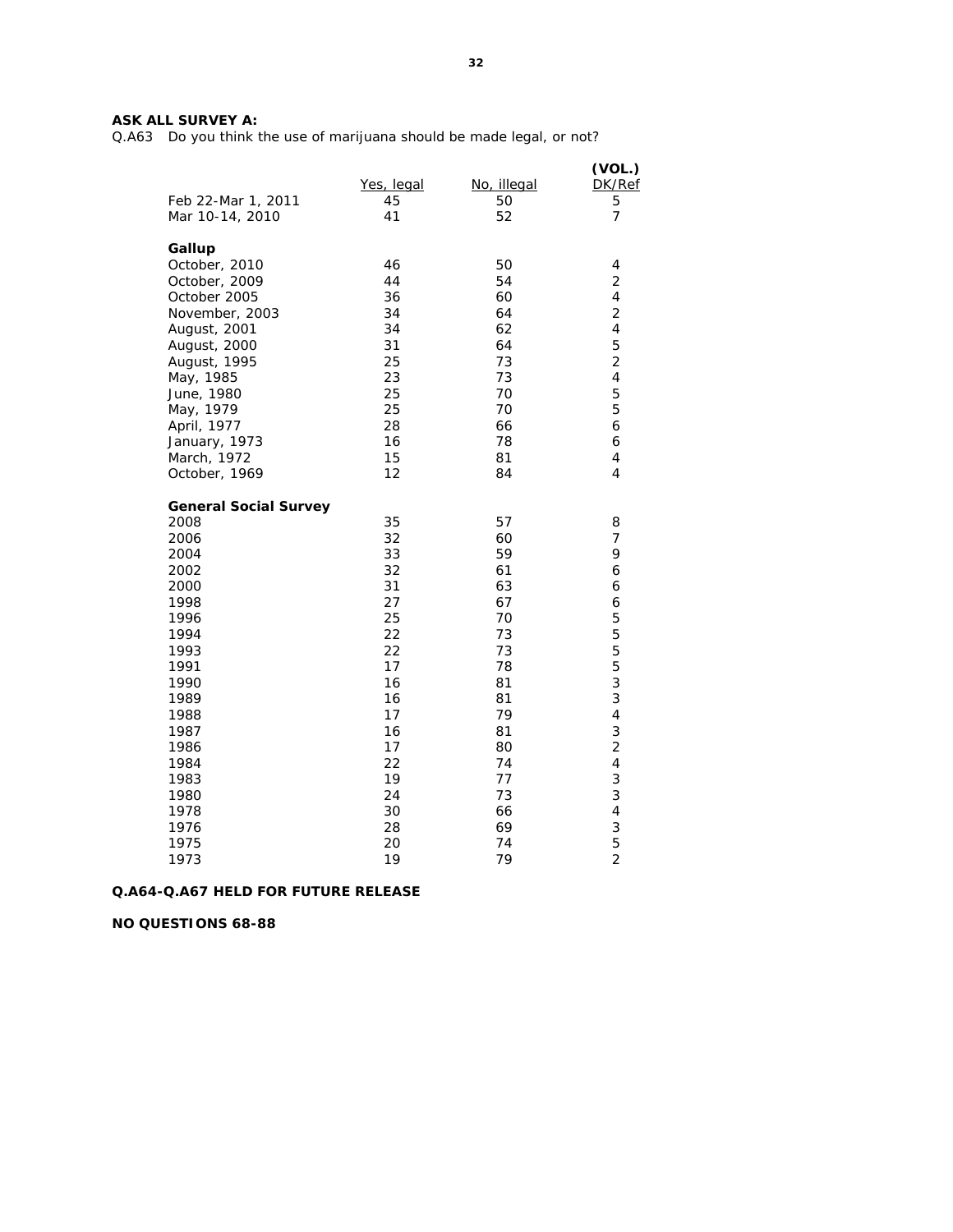# **ASK ALL:**

In politics TODAY, do you consider yourself a Republican, Democrat, or independent? **ASK IF INDEP/NO PREF/OTHER/DK/REF (PARTY=3,4,5,9):** 

PARTYLN As of today do you lean more to the Republican Party or more to the Democratic Party?

|                      |            |          |                        | (VOL.)                   | (VOL.)                |                         |       |       |
|----------------------|------------|----------|------------------------|--------------------------|-----------------------|-------------------------|-------|-------|
|                      |            |          |                        | No                       | Other                 | (VOL.)                  | Lean  | Lean  |
|                      | Republican | Democrat | Independent preference |                          | party                 | DK/Ref                  | Rep   | Dem   |
| Feb 22-Mar 1, 2011   | 24         | 33       | 37                     | 3                        | $^{\star}$            | 3                       | 15    | 16    |
| Feb 2-7, 2011        | 24         | 31       | 39                     | 3                        | $\star$               | $\overline{2}$          | 16    | 16    |
| Jan 5-9, 2011        | 27         | 32       | 35                     | 4                        | $\star$               | $\mathbf 2$             | 15    | 14    |
| Dec 1-5, 2010        | 25         | 33       | 34                     | 5                        | 1                     | $\overline{c}$          | 13    | 14    |
| Nov 4-7, 2010        | 26         | 30       | 37                     | $\overline{\mathcal{A}}$ | $\star$               | $\overline{c}$          | 17    | 13    |
| Oct 27-30, 2010      | 25         | 34       | 31                     | 6                        | 1                     | $\overline{\mathbf{4}}$ | 13    | 11    |
| Oct 13-18, 2010      | 25         | 31       | 36                     | 4                        | $\star$               | $\mathsf 3$             | 16    | 13    |
| Aug 25-Sep 6, 2010   | 24         | 32       | 39                     | $\overline{c}$           | $\star$               | $\overline{c}$          | 15    | 17    |
| Jul 21-Aug 5, 2010   | 26         | 33       | 34                     | $\overline{4}$           | $\star$               | $\mathfrak{S}$          | 14    | 14    |
| Jun 16-20, 2010      | 27         | 34       | 34                     | 3                        | $\mathbf{1}$          | $\overline{2}$          | 15    | 15    |
| Apr 21-26, 2010      | 26         | 33       | 36                     | 3                        | 1                     | 3                       | 16    | 13    |
| Mar 11-21, 2010      | 28         | 34       | 32                     | 3                        | $\star$               | 3                       | 13    | 12    |
| Mar 10-14, 2010      | 22         | 33       | 37                     | 6                        | $\star$               | 3                       | 14    | 13    |
| <b>Yearly Totals</b> |            |          |                        |                          |                       |                         |       |       |
| 2010                 | 25.2       | 32.7     | 35.2                   | 3.6                      | .4                    | 2.8                     | 14.5  | 14.1  |
| 2009                 | 23.9       | 34.4     | 35.1                   | 3.4                      | .4                    | 2.8                     | 13.1  | 15.7  |
| 2008                 | 25.7       | 36.0     | 31.5                   | 3.6                      | .3                    | 3.0                     | 10.6  | 15.2  |
| 2007                 | 25.3       | 32.9     | 34.1                   | 4.3                      | .4                    | 2.9                     | 10.9  | 17.0  |
| 2006                 | 27.8       | 33.1     | 30.9                   | 4.4                      | .3                    | 3.4                     | 10.5  | 15.1  |
| 2005                 | 29.3       | 32.8     | 30.2                   | 4.5                      | .3                    | 2.8                     | 10.3  | 14.9  |
| 2004                 | 30.0       | 33.5     | 29.5                   | 3.8                      | .4                    | 3.0                     | 11.7  | 13.4  |
| 2003                 | 30.3       | 31.5     | 30.5                   | 4.8                      | $.5\,$                | 2.5                     | 12.0  | 12.6  |
| 2002                 | 30.4       | 31.4     | 29.8                   | 5.0                      | .7                    | 2.7                     | 12.4  | 11.6  |
| 2001                 | 29.0       | 33.2     | 29.5                   | 5.2                      | .6                    | 2.6                     | 11.9  | 11.6  |
| 2001 Post-Sept 11    | 30.9       | 31.8     | 27.9                   | 5.2                      | $.6\,$                | 3.6                     | 11.7  | 9.4   |
| 2001 Pre-Sept 11     | 27.3       | 34.4     | 30.9                   | 5.1                      | $\boldsymbol{\delta}$ | 1.7                     | 12.1  | 13.5  |
| 2000                 | 28.0       | 33.4     | 29.1                   | 5.5                      | $.5\,$                | 3.6                     | 11.6  | 11.7  |
| 1999                 | 26.6       | 33.5     | 33.7                   | 3.9                      | $.5\,$                | 1.9                     | 13.0  | 14.5  |
| 1998                 | 27.9       | 33.7     | 31.1                   | 4.6                      | .4                    | 2.3                     | 11.6  | 13.1  |
| 1997                 | 28.0       | 33.4     | 32.0                   | 4.0                      | .4                    | 2.3                     | 12.2  | 14.1  |
| 1996                 | 28.9       | 33.9     | 31.8                   | 3.0                      | .4                    | 2.0                     | 12.1  | 14.9  |
| 1995                 | 31.6       | 30.0     | 33.7                   | 2.4                      | .6                    | 1.3                     | 15.1  | 13.5  |
| 1994                 | 30.1       | 31.5     | 33.5                   | 1.3                      | $\overline{a}$        | 3.6                     | 13.7  | 12.2  |
| 1993                 | 27.4       | 33.6     | 34.2                   | 4.4                      | 1.5                   | 2.9                     | 11.5  | 14.9  |
| 1992                 | 27.6       | 33.7     | 34.7                   | 1.5                      | $\mathsf{O}\xspace$   | 2.5                     | 12.6  | 16.5  |
| 1991                 | 30.9       | 31.4     | 33.2                   | $\mathsf O$              | 1.4                   | 3.0                     | 14.7  | 10.8  |
| 1990                 | 30.9       | 33.2     | 29.3                   | 1.2                      | 1.9                   | 3.4                     | 12.4  | 11.3  |
| 1989                 | 33         | 33       | 34                     | $\sim$ $-$               | $- -$                 | $- -$                   | $- -$ | $- -$ |
| 1987                 | 26         | 35       | 39                     | $- -$                    | --                    | $- -$                   | $- -$ | $- -$ |

# **ASK IF REPUBLICAN OR DEMOCRAT (PARTY=1,2):**<br>PARTYSTR Do you consider yourself a STRONG [Re

Do you consider yourself a STRONG **[Republican/Democrat]** or NOT a strong **[Republican/Democrat]**?

|                            | Strong<br>Republican | Not strong/<br>DK | Strong<br>Democrat | Not strong/<br>DK |
|----------------------------|----------------------|-------------------|--------------------|-------------------|
| Feb 22-Mar 1, 2011         | 14                   | $10 = 24\%$       | 18                 | $15 = 33%$        |
| Aug 25-Sep 6, 2010         | 14                   | $10 = 24%$        | 19                 | $13 = 32%$        |
| Oct 28-Nov 30, 2009        | 13                   | $12 = 25%$        | 20                 | $11 = 32%$        |
| April, 2009                | 12                   | $10 = 22%$        | 20                 | $13 = 33%$        |
| October, 2007 <sup>3</sup> | 13                   | $12 = 25%$        | 19                 | $14 = 33%$        |

 $\overline{3}$ 

Data from Pew Research Center Social & Demographic Trends.